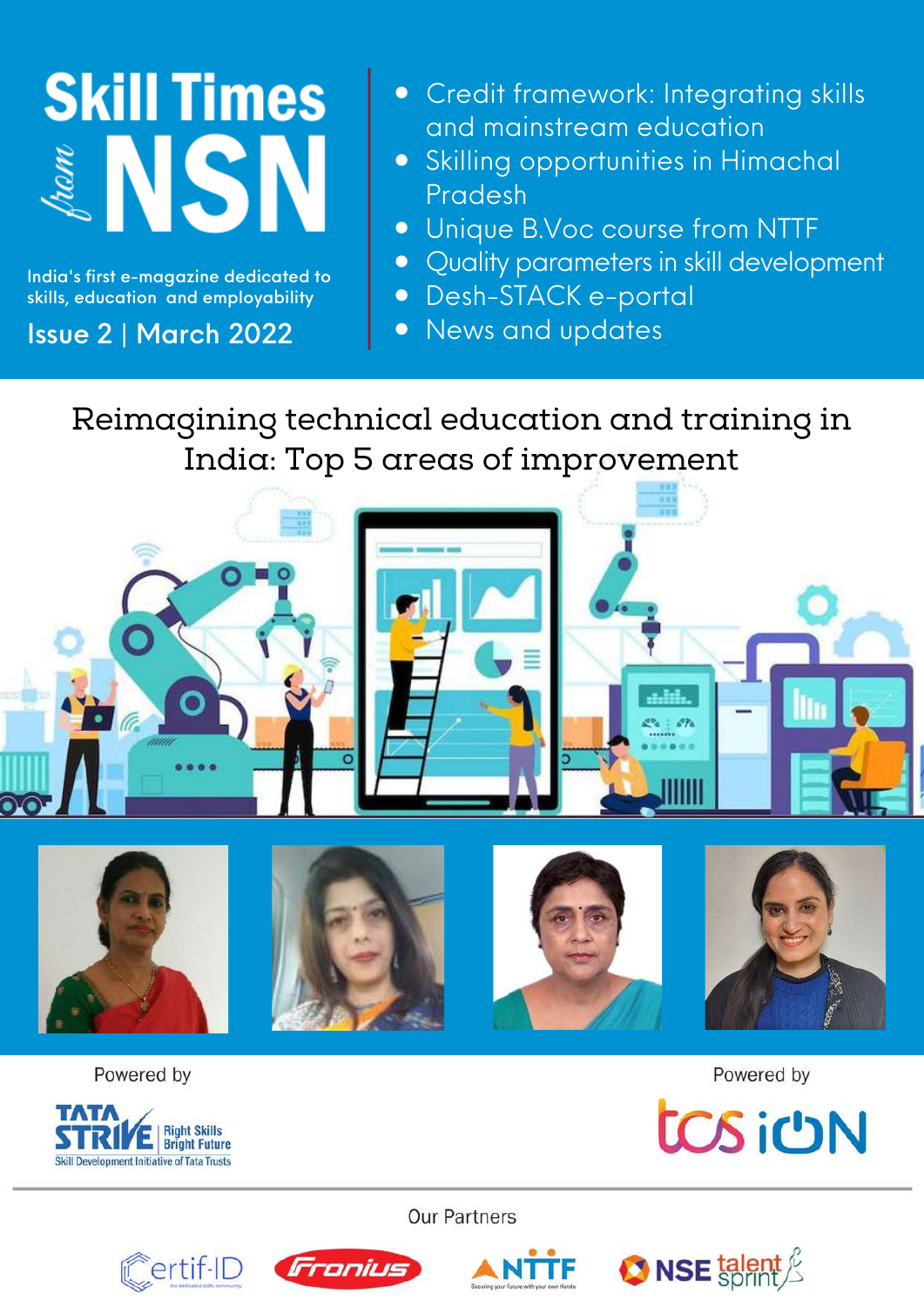# Editorial

#### *Dr. Madhuri Dubey*

Systemic changes are slow, gradual and often painful to implement. Particularly, when we are trying to make these changes to an education system that's been rigid, monolithic and unresponsive to the dynamic nature of employment. Nonetheless, it's heartening to experience the positive vibes in the midst of intense speculation. This is about how we plan and prioritise new interventions to address many issues while making small but significant changes in the evolving skilling ecosystem in India.



This edition of Skill Times from NSN takes us through myriad perspectives and views from leadership in the vocational space highlighting the credit framework, vocational degree and how technology can make a huge difference to outcome-based skill development. Let's continue to persevere and progress on a journey that may pose new challenges at every step. It's for us to turn those challenges into opportunities!

# Thought leadership

#### *Sudhakar Gudipati*

# Reimagining technical education and training in India: Top 5 areas of improvement

The pace at which technology is changing and the need for technical education and training to keep up with it is quite demanding. Industry 4.0 and digitisation of industrial operations is not limited to large enterprises anymore! With COVID-19 induced digital adoption in almost every industry sector and emerging skill-based job requirements, the need to acquire the right skills and knowledge has become imperative.

Against this backdrop, the role of technical training institutions in India like Polytechnic colleges and Industrial Training Institutes (ITIs) is of greater significance.

For decades, the Diploma and Certificate courses offered by these institutes have helped the industry with the skilled and semi-skilled workforce. To cope with the changes, it is essential to reimagine their purpose, teaching methodology and outcomes to re-align their contribution to sustainable economic development. We now need to address a few critical issues to reconstruct the landscape of technical education and training.

To present a quick snapshot of the private sector, at present, the technical training landscape comprises 10,000 private ITIs, 2300 private Polytechnic institutes and 4000 skill development institutes besides hundreds of training organizations.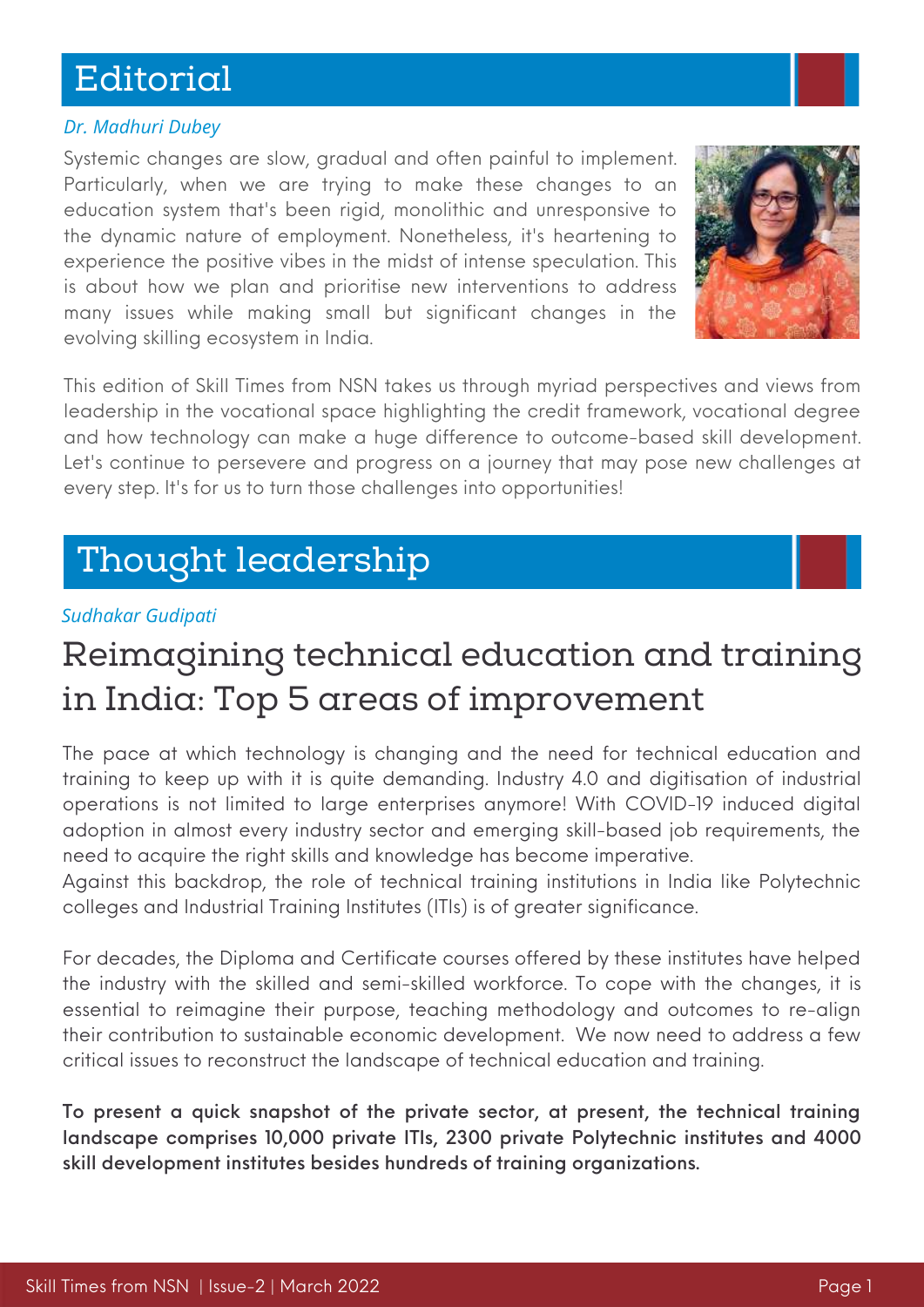#### 1. Keeping pace with the changes

The Indian framework for technical education is threefold; at the top, we have the engineering colleges, followed by polytechnic colleges and then the Industrial Training Institutes (ITIs). While the ITIs cater to the entry-level skilling through many engineering and nonengineering trades, the Polytechnic streams fill in the middle layer, preparing the students for supervisory job roles. Few key facts before we proceed:

- Courses offered under the Craftsman Training Scheme (CTS) by various ITIs mostly follow an outdated curriculum
- A majority of ITIs do not possess the latest tools and equipment for practical training
- The trainers and instructors rarely get an opportunity to upskill themselves and update their knowledge in specific trades



To make the students industry-ready by imparting new-age skills, the technical training ecosystem must evolve and adapt to the rapidly changing industrial world. This calls for-

- Focused efforts to look into various aspects like the curriculum, infrastructure, practical training, standards, trainers and branding
- Strategic repositioning of the technical and vocational courses, especially, since a degree in Engineering is most aspired for

Today, the industry has moved on to intelligent machines, robotic automation

and a highly networked production environment. Green technologies are fast replacing traditional ways of manufacturing for a sustainable future.

Do these changes reflect in the technical courses offered at various levels? Perhaps, a few of them! There is a need to ensure that the curriculum is modernized and the faculty are well-trained to meet the dynamic needs.

#### 2. Capacity building and infrastructure development

One of the crucial challenges is to attract students to technical training programs. Gradual decline in the intake of students also affects revenues and the long-term sustainability of the private institutions. How do we analyse and address this issue?

Is this because of the inability of the institutions to adapt and transform themselves as the industry evolves? Or, is it because of other larger issues that have an impact on capacity building? There are many factors that affect the sustainable and profitable growth of these institutions, such as:

- Low enrolment because of low-esteem as a result of the sociocultural value attached to these courses
- The lack of awareness about the benefits of work-integrated learning
- Low apprenticeship adoption and continuous connect with the industry.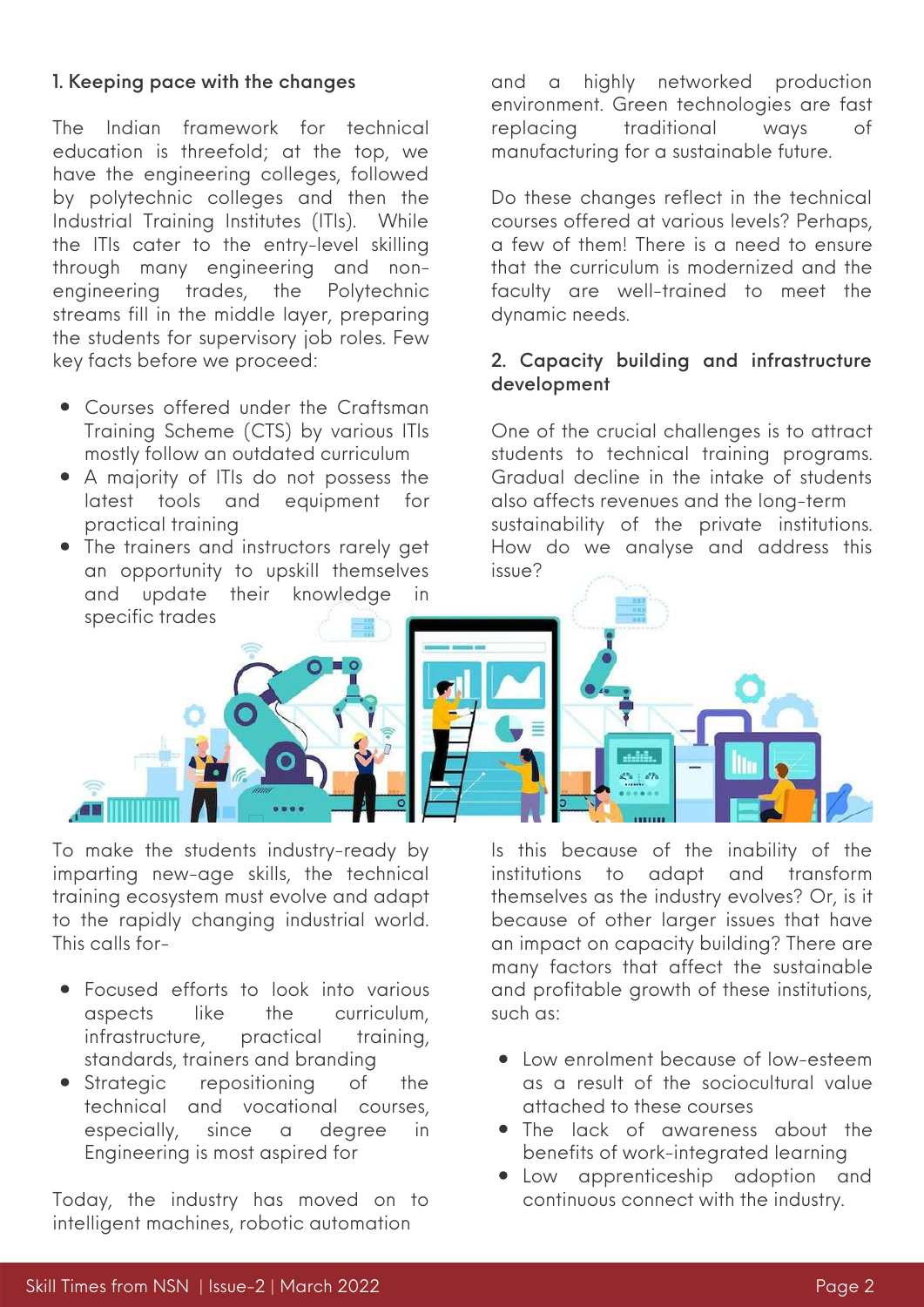- Heavy dependence on CSR funds and hesitance to explore self-funding models
- Low investment in training of trainers and difficulty in attracting outstanding trainers with attractive compensation
- **•** Inability to engage industry experts as adjunct faculty to share the latest knowledge and insights with the students

When it comes to infrastructure, in the case of ITIs, the grading system has set few benchmarks based on certain parameters. The performance of the technical training institutions in terms of physical infrastructure and technical talent adds to their image and impacts the intake of students.

Overall, the lack of physical infrastructure including good buildings and the latest tools affects their performance even though many private Polytechnics operate from the engineering college premises to make optimum use of the resources.

#### 3. Technology integration and feasibility of practical training

The push from COVID-19 has been leveraged by many technical training institutions to integrate technology in the delivery mechanism. Nonetheless, the feasibility of practical training through a digital medium has been a matter of great concern. Admittedly, the nature of courses with a heavy practical component need training in a physical setup. To blend it with the virtual environment and demonstrate its effectiveness will need sustained efforts.

With the resurgence of COVID-19, technical training courses have to:

Accelerate their adoption of the phygital mode of training, design and delivery.

Besides providing a framework to offer blended learning, this could ease the transition to the workplace through virtual apprenticeships and other innovative forms of work-integrated learning

Facilitate improved connectivity and competitive data plans along with suitable devices to increase the reach of the courses by providing a flexible and personalised learning experience

#### 4. Industry involvement in content development and quality assurance

Industry involvement, especially in the case of technical training cannot be reduced to placements. It's widely acknowledged that continuous industry participation and involvement can make a huge difference to any technical training program. Engagement with the industry is essential in:

- Modernizing the curriculum and updating the training content
- Ensuring practical training infrastructure in sync with the developments in the industry
- Sharing intellectual capital with the<br>trainers throuah professional through professional development and research
- Promoting public-private partnership (PPP) in ITIs by constituting Institute Management Committee (IMC)

To reduce the gaps between industry expectations from the training courses and the actual outcomes, many efforts are needed from both the stakeholders in making their engagement mutually beneficial.

#### 5. Vertical mobility through multiple learning paths

For many, doing an ITI course would mean an end-of-the-road decision, which could have been compelled by a financial need.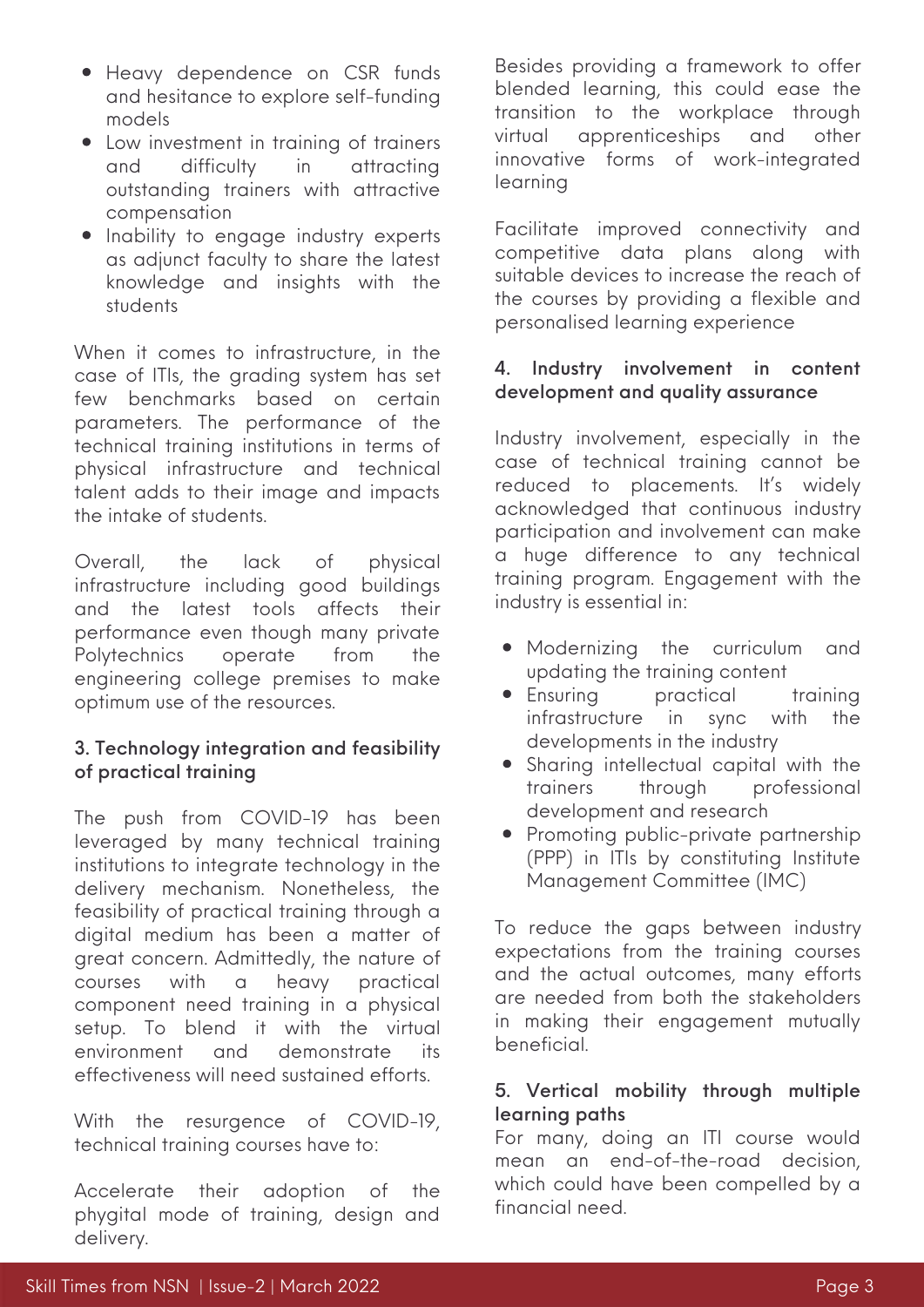The social implications of positioning ITI courses for dropouts, low achievers and students from certain socioeconomic backgrounds are yet to be amended.

Today, considering the potential of technical training and the dearth of suitably skilled people, one cannot afford to target only those who couldn't climb the academic ladder (scoring high) and those who come from socioeconomically challenged backgrounds.

But is doing an ITI course really a roadblock? Certainly not! Currently, there are flexible models for completing a degree programme like B.Voc, several apprenticeship opportunities, on-the-job training, practical training, industry exposure and many other perks.

NEP 2020 provides an opportunity to address these issues through options for the vertical mobility of students. It also makes provisions for multiple learning paths and the implementation of a credit framework that can open up new avenues for many technical students.

#### The steps ahead

It is time to revamp ITIs and upgrade them to be in tune with the changing requirements of the workplace. The courses and curriculum offered at ITIs need to be re-looked at in terms of their accessibility, relevance and quality.

The vocational education and training landscape in India should not be seen as an issue or task of big numbers and targets. Rather, it's an opportunity to cash on the potential of a large number of youths to be skilled, upskilled and reskilled and realise India's demographic dividend in its true sense. This calls for deploying innovative phygital models of education involving various stakeholders. As a first step, the ITIs and Polytechnics need to expand their vision and seek opportunities for long-term sustainability through continued student growth.

An appropriate infrastructure needs to be created not only to impart efficient practical training but also to transition to a digital economy smoothly. The vocational training institutions that are quality-driven, and technology-enabled will amplify innovation and thus achieve the goal of quality skill development. This will go a long way in changing the negative perception around skilling and low employability among the students trained from these institutes.

Sudhakar Gudipati, Business Unit Head – Vocational Education, TCS iON, Tata Consultancy Services

in asua

سلاماتنا



ANTTE in association with **LCS ION** offers

Future ready programmes now accessible anywhere across India through phygital model

**Know More**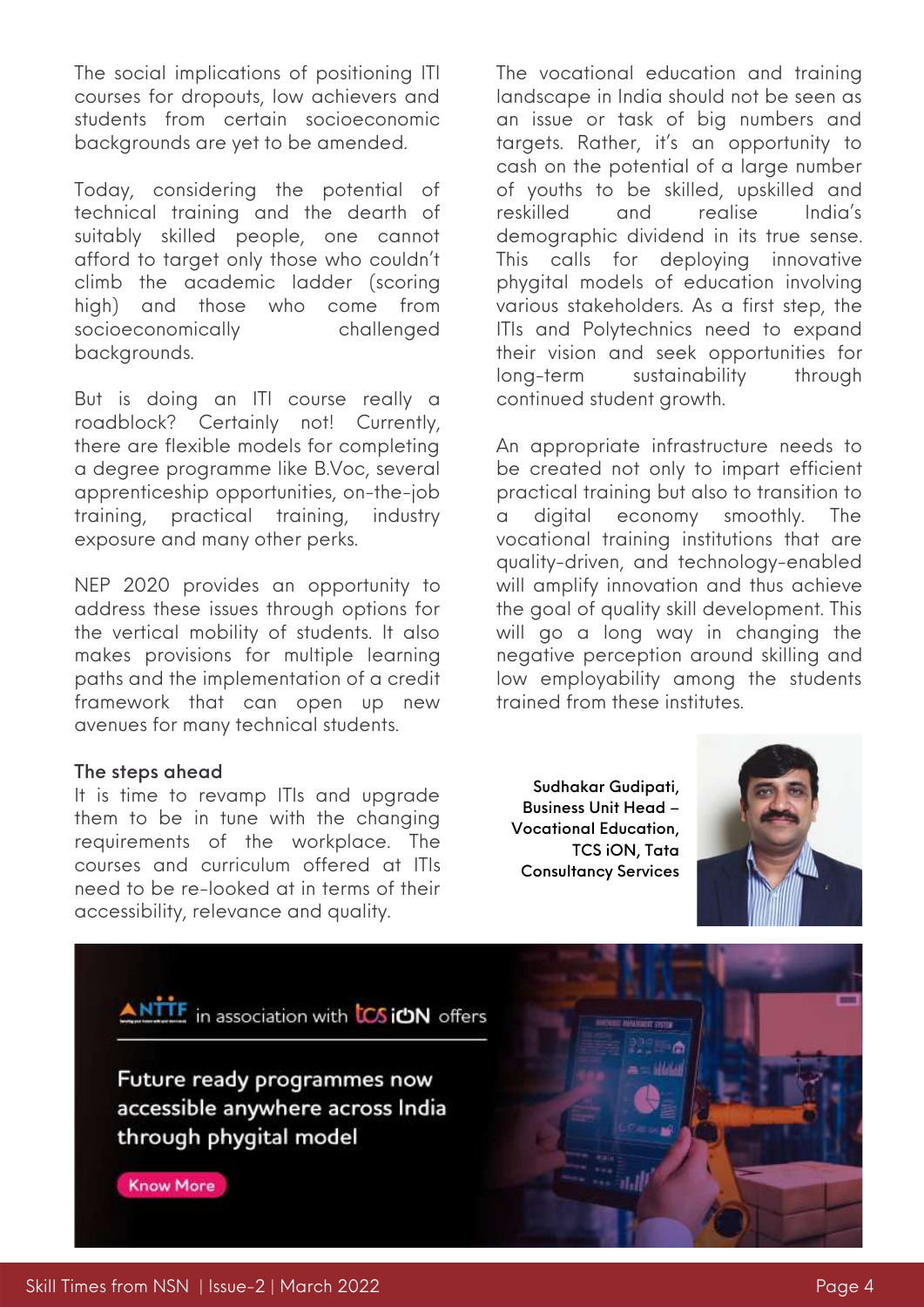# This unique B.Voc programme awards a university degree and an NTTF diploma - Here's how it works

*Pratyusha Tripathy*



Ms. G. S. Kalpana, Sr. General Manager and Management Representative, NTTF

Nettur Technical Training Foundation [\(NTTF\)](https://www.nttftrg.com/), a pioneer in providing technical training, has launched a unique, B.Voc programme in partnership with prominent universities and colleges. The dual benefits of the programme award students with a degree and a diploma.

The three-year curriculum is built on a concurrent approach and provides students with the opportunity to earn a university degree as well as an NTTF diploma. Students with a B.Voc degree in a specific skill set are also eligible to apply for a specific skill-based visa for study abroad or explore many avenues for higher studies. It also makes them eligible to apply for several competitive examinations that mandate a three-year degree certificate.

Team NSN spoke with Ms. G. S. Kalpana, Sr. General Manager and Management Representative, NTTF, to learn more about the B.Voc programme's uniqueness and NTTF's collaborations with institutions for the programme. Continue reading to learn more!

#### Q. Please tell us about your collaboration with universities and colleges to offer B.Voc and what are the courses currently available for the students to enrol?

A: The main objective of our B.Voc programme is to develop individuals with the technical skills and knowledge needed for manufacturing and allied industries and products. As a result, NTTF has been

offering B.Voc programmes in collaboration with universities since 2017. We've worked with VIT -Vellore Institute of Technology, KLE University- Hubli, and ARKA JAIN University – Jamshedpur, starting with Dayananda Sagar University in Bengaluru. We started with 20 students and now have over 300 students enrolled in our B.Voc programme.

#### Following is the list of courses being offered in collaboration with universities and colleges:

Dayanand Sagar University – Bangalore ( Karnataka)

B.Voc Degree + NTTF Diploma in Tool Engineering, Mechatronics, Computers and Information Technology (IT) for Plus Two students / ITI / Equivalent

Vellore Institute of Technology (VIT) – Vellore ( Tamilnadu)

B.Voc Degree + NTTF Diploma in Tool Engineering and Mechatronics for Plus Two students/ ITI / Equivalent

ARKA JAIN University – Jamshedpur (Jharkhand )

B.Voc Degree + NTTF Diploma in Tool Engineering, Mechatronics, Electronics and Communication, Electricals and Electronics for Plus Two students/ ITI / Equivalent

#### Q. How is the NTTF model of B.Voc different from other B.Voc programmes since it has an in-built concurrent Diploma program.

A: A concurrent model underpins our B.Voc programme. Students in other B.Voc programmes are only eligible for a degree after completing their diploma. Following the diploma, universities offer lateral entrance in the second year, and students finish the course and receive their degree in two years.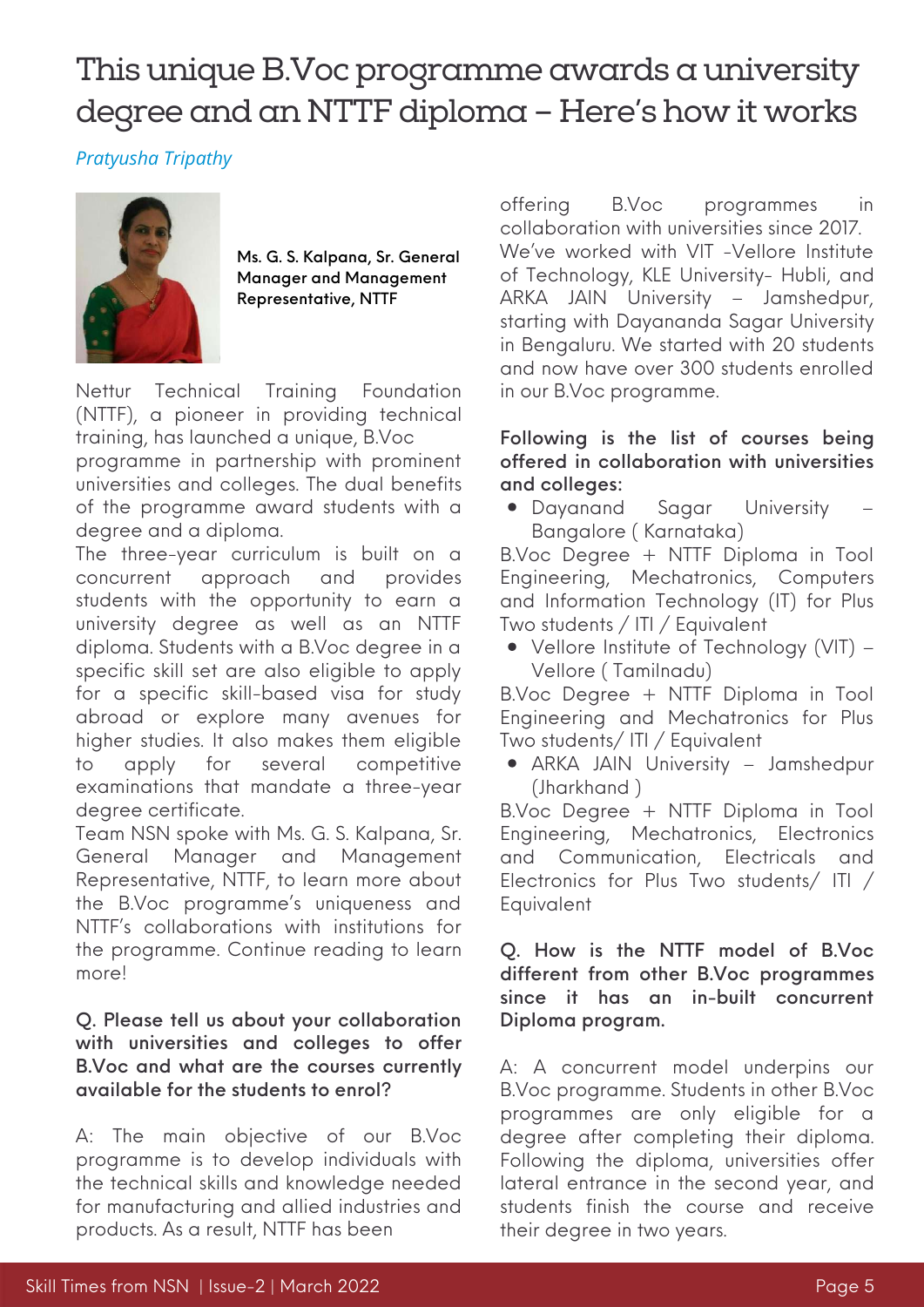When students enrol in a Diploma programme at NTTF, they also have the option of enrolling in a B.Voc programme. They will receive two certificates at the conclusion of the three years: an NTTF diploma and a university degree.

Q.Tell us more about the course design, why NTTF perceived the need to offer this format of B.Voc and how you ensure industry alignment for curriculum and placement?

A: Our B.Voc programmes are designed in accordance with UGC guidelines. Vocational skills, general education with

For example, a number of our students were offered an Internship with Lufthansa India, Duroflex, Bharat Fritz Werner Ltd, Textron India etc. and were later hired by the same company. When it comes to choosing students for brief apprenticeships, industries prefer to choose students who are enrolled in our B.Voc programmes.

#### Q. How is the response to the program? Do you notice any trends in the type of student enrolment and industry participation?

A: Both students and parents appreciate NTTF's B.Voc programme since they have



a focus on practical work, on-the-job training, and project work are all part of the curriculum. The courses are based on a credit system, with practical and handson training accounting for more than 60% of the curriculum. Our slogan is learn while producing and produce while learning.

We invite industry representatives to the Board of Studies(BOS) to ensure that our courses are industry-aligned, and we use their inputs in curriculum design. Our placement process has been greatly facilitated by implementing a syllabus that is aligned with industry requirements, ensuring that our students are industryready.

always desired a degree with a diploma. After completing their B.Voc, students are eligible to pursue an MBA, as well as appear for UPSC, Bank & Railways examination and other competitive tests that require a basic degree.

Since it is equivalent to a regular degree programme, there is a high level of interest in enrolment. We began with 20 students and now have over 300 students enrolled in the programme. The response from the industry, like that of the students and parents, is enormous and encouraging!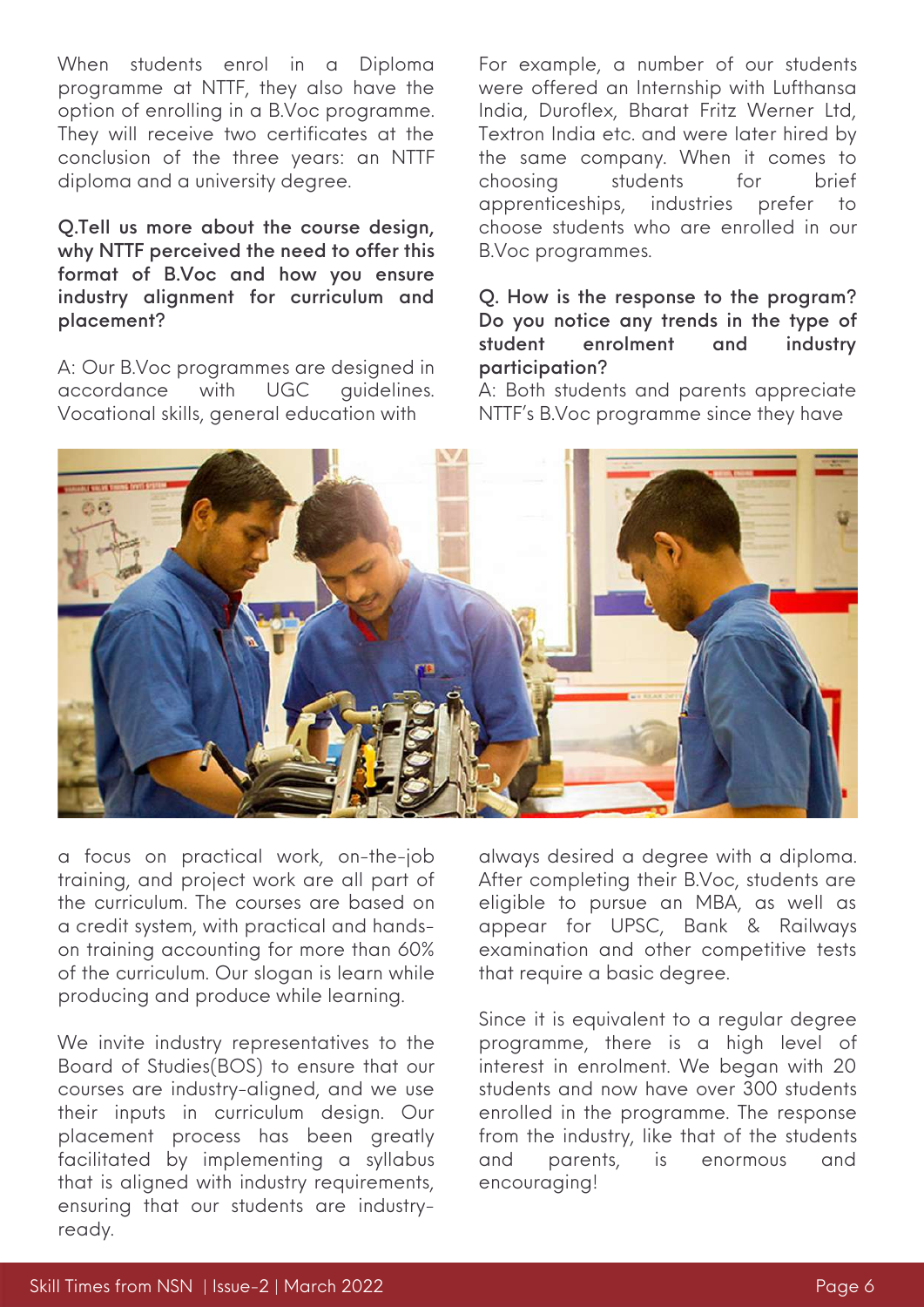A: In our diploma programmes at NTTF, we've introduced multi entry-exit options where students can receive certifications even if they discontinue at the end of the first or second year. We haven't yet incorporated the flexible exit and re-join option in the B.Voc programme because it is a concurrent programme in which students receive both a diploma from NTTF and a university degree.

The B.Voc programmes are a recent initiative from the Ministry of Education and UGC, aimed at aligning higher education with industry needs. This programme ensures that graduates have the necessary knowledge and skills for work and entrepreneurship, which is why practical training is a major focus of the courses. With a B.Voc degree in a specific skill set, rather than a general work permit for foreign study, one can apply for a specific skill-based visa as well.

Q. How and when did the collaboration with universities start? Was there any strategy behind it?

A: Universities have been collaborating with NTTF in response to NEP 2020's emphasis on beginning vocational training alongside general education.

The B.Voc programme benefits both NTTF and the partner institutions since it allows the universities to offer technical training to their students while also assisting NTTF in launching a degree programme for its students. Universities are referred to as Academy partners, while NTTF is referred to as a Skilled partner in the collaboration.

#### Q. Any other points you wish to mention…

A: The B.Voc programme will continue in the future with more skill components that are used for a technical degree. NTTF believes in the 'Learn and Earn' strategy and it is being implemented in our B.Voc programs as well. NTTF pioneers in providing practical based diplomas to students and Creating Skilled Champions for the Industry. Now we are venturing into the B.Voc programmes with practical training as it is going to be in demand in the future and it's the need of the hour too!

# Credit Framework: Integrating formal and vocational education

#### *Ms. Sunita Sanghi and Dr. Gagan Preet Kaur*

To reap the demographic dividend, India needs to equip its workforce with employable skills and knowledge so that they can contribute substantively to the economic growth of the country. The need of the hour is to align training with the needs of the industry while understanding the needs/aspirations of the youth.

Currently, vocational education is perceived to be inferior to mainstream education. However, this concern can be dealt with re-imagination of how vocational education is offered to students in the future. The National Education Policy 2020 (NEP 2020) lays stress on the integration of formal education with vocational education at all levels in a long way.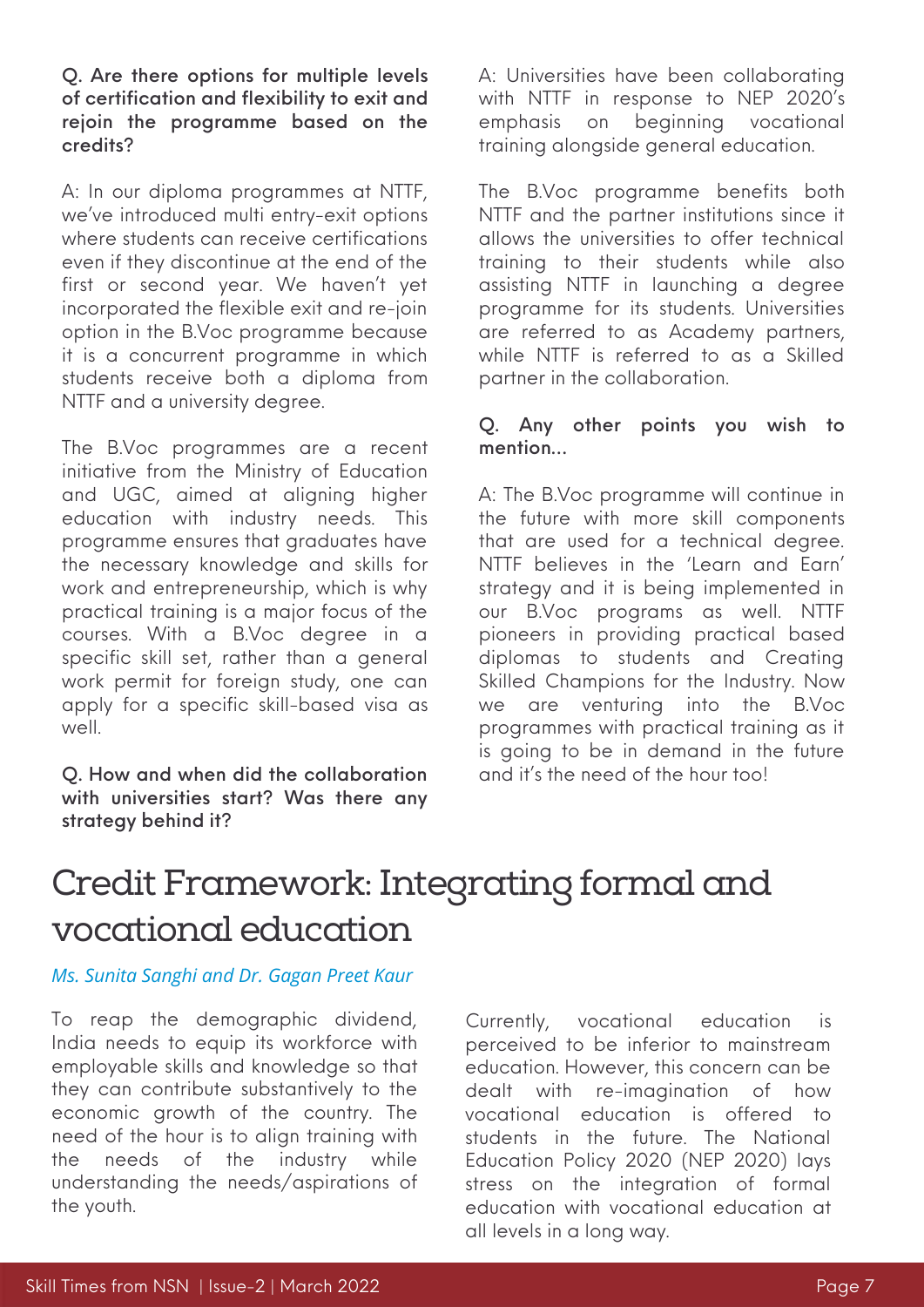The key building blocks for this integration includes

- Credit framework
- Standardizing qualifications by aligning with NSQF)
- Continuous improvement in the curriculum
- Training of Trainers
- Alignment with industry needs

This article focuses on establishing equivalence and mobility between vocational education and general education through a credit framework.

#### Need for Credit Framework

The National Education Policy 2020 gives impetus to credit-based courses for holistic and multidisciplinary learning. The policy focuses on principles such as learning by doing value-based and multidisciplinary education through local industry internships, research internships, community engagement, etc.

While choosing courses based on local opportunities and skill gap surveys, academic institutions are to collaborate with ITIs, Polytechnics, Local Businesses, NGOs, etc. The NEP 2020 not only envisages exposure to vocational education from the upper primary level with experiential learning but also proposes vocational education expansion through NIOS for those youth who are not able to attend physically.

It is seen that many youth who drop out of the education system, either enter the labour market without training or may undergo short-term training. Given this fact, it is important to ensure that vocational and academic education are interlinked with provisions for mobility with vocational education, vocational to academic and vice versa with suitable credits for prior experience.

Accordingly, vocational courses offered in schools can be mapped to ITIs, B. Voc and higher education institutions under NSQF so that weightage could be given to students for entering higher-level vocational education to ensure vertical mobility.

A credit framework for vocational education will –

- Help people convert learning to recognizable skills to ensure them movement in their career
- Aid in breaking the myopic perception that short-term courses are standalone/ dead-end courses with no well-defined linkages either with long term qualifications within vocational education framework and any equivalence with the general education.

While facilitating mobility between vocational and formal education, the credit system through the transfer of credit will –

- Enable the learner to drop a subject already studied or take the next level course in that subject
- **•** Seek direct admission to higher-level such as direct second-year admission, etc.

The credit system would facilitate multiple entry and exit and facilitate the persons with prior experience and undergoing RPL mobility in their career. However, it is important to identify components of the credit framework; mechanisms for assigning and accumulating credits across various forms of education covering a large number of boards and university ecosystems so as to ensure seamless mobility across academic and vocational education.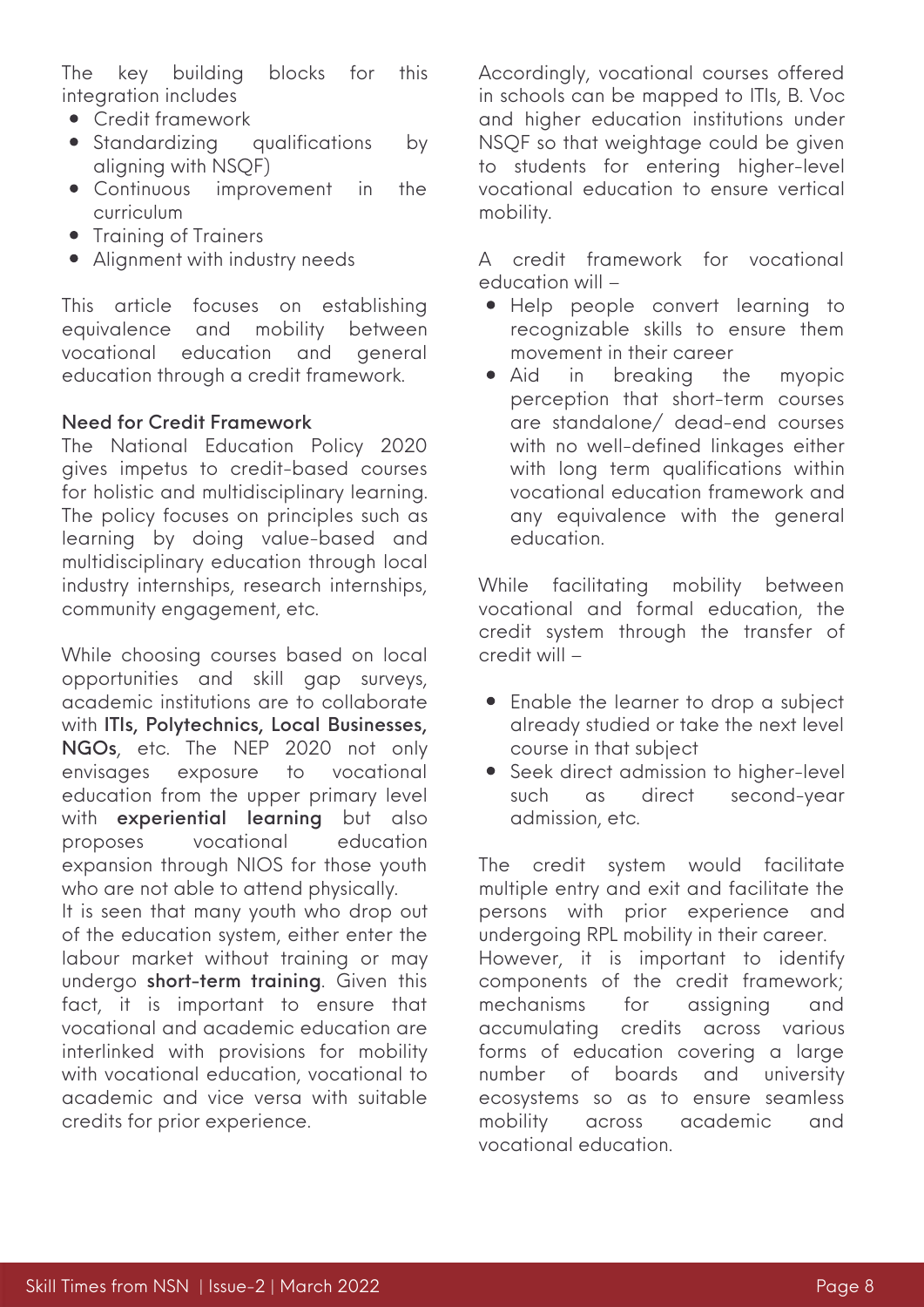Given this premise, it becomes imperative to establish and formalize a system of credit allocation; accumulation and transfer not only within the skill development ecosystem but also with forward linkages to academic education.

Therefore, the most important task is to define what constitutes credit and what could be its potential unit given the differences in academic and vocational education. The number of credits may be worked out on the basis of the number of notional learning hours that an average learner at a specified NSQF level might expect to take to achieve the learning outcomes, including the assessment.

#### Deconstructing the Credit System

UNESCO defines a credit system as a system that provides a way of measuring and comparing learning achievements (resulting from a course, training or placement) and transferring them from one institution to another, using credits validated in training programmed.

CEDEFOP defines a credit system as an instrument designed to enable the accumulation of learning outcomes gained in formal, non-formal and/or informal settings, and facilitate their transfer from one setting to another for validation and recognition.

A credit system can be designed by describing:

- An education or training programme and attaching points (credits) to its components (modules, courses, placements, dissertation work, etc.), or
- $\bullet$ A qualification using learning outcomes units and attaching credit points to every unit.

This helps educational institutions to organize their study programmes whereby both credit accumulation and transfer, facilitate lifelong learning and access to workplace training. In the Indian context, the definition by the CEDEFOP is more relevant given that a large proportion of people entering the labour market may not be having formal training or formal education but have gained skills and knowledge which can be validated and recognized with the help of the credit system.

The credit accumulation therefore would include skill training, experiential learning and academic education. This would help them in continuous learning and provide them with mobility pathways. In developing a holistic credit framework, we can look at both national and international models.

#### National models of Credit

- Choice Based Credit System (CBCS) by UGC is being implemented in several universities across the States/UTs.
- Skills Assessment Matrix for Vocational Advancement of Youth (SAMVAY) credit framework is functioning in the community college scheme for Diploma (Voc) courses.

In both CBCS and SAMVAY, theory, practical and experiential learning are awarded credit points. The B.Voc system provides multiple entry and exit and weightage are given to both general and skill components. The basic principle for allocating credit is successful assessment.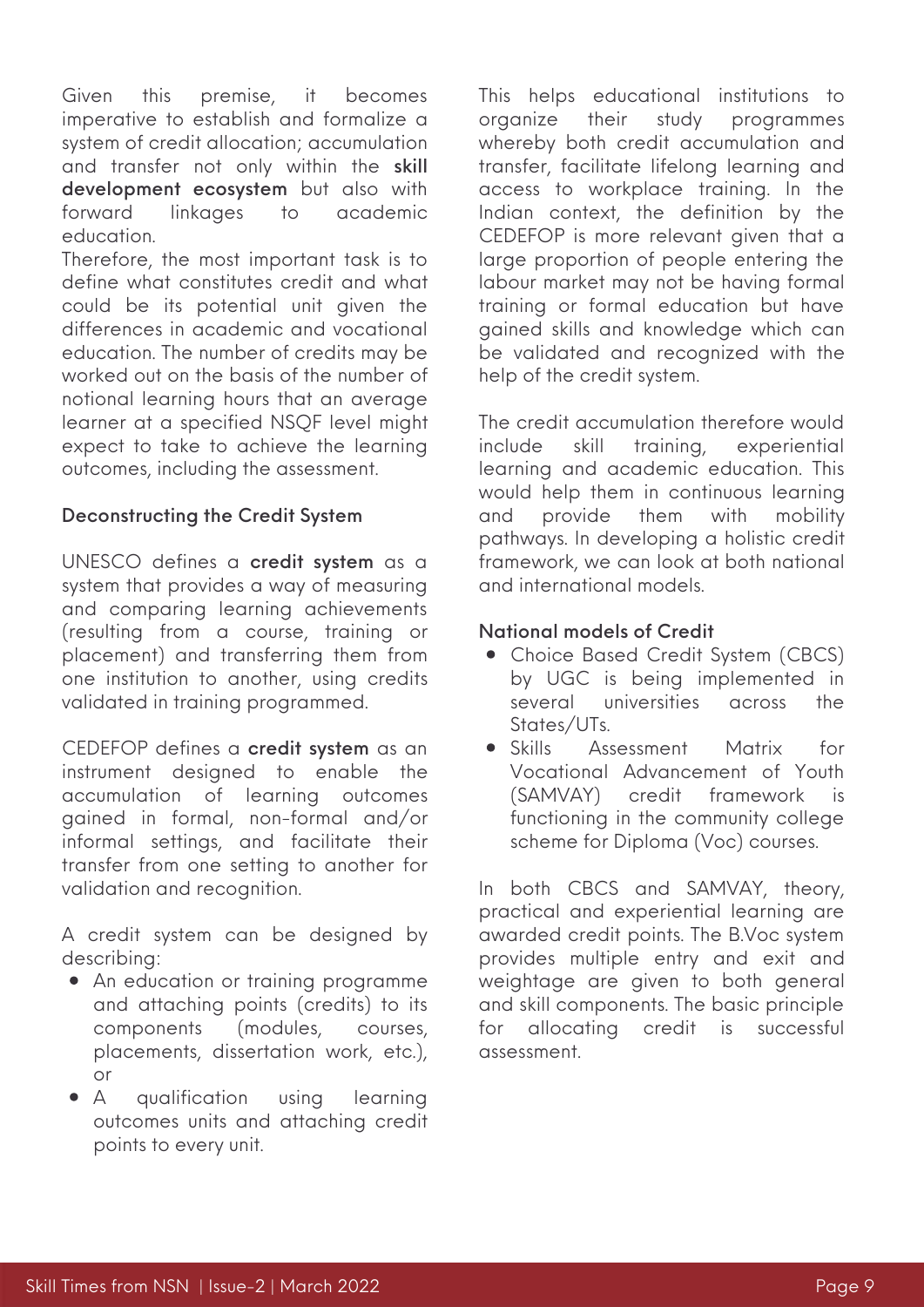Academic Bank of Credit: The NEP, 2020 proposes to establish an 'Academic Bank of Credit' (ABC) which could digitally store the academic credits earned from recognized institutions so that the degrees can be awarded taking into account credits earned at various levels. The bank has already been inaugurated by the Honorable Prime Minister.

#### International Models of credit

- Scottish Credit and Qualifications Framework (SCQF)
- **•** Sri Lanka Qualification Framework (SLQF)
- European Credit Transfer and Accumulation System

#### Constraints to be addressed

- Defining credit value for various levels of formal education and technical education for accumulation and transfer especially in India where there exists diversity across school boards and also levels of higher education; pedagogy and curriculum variation.
- The dilemma of focusing on duration or depth of course or both for assigning credit values.
- Defining time duration for achieving a particular competency
- **•** Providing credit to experiential learning and mapping it to NSQF
- Mapping of ITI courses with the higher education system and NSQF
- Progression from short term courses to schools, given short-term courses do not have well-defined progression pathways. While the credit framework can be designed theoretically, implementation needs to be monitored. It may face problems in actual implementation.

In this regard it's worth mentioning that in 2016 to break the barriers between formal education and skill development, an MoU was signed between the Directorate General of Training and NIOS under the Ministry of HRD (now, Ministry of Education) for putting in place a system for academic equivalence to vocational/ITI qualification, thereby opening options to meet aspirations of those candidates of ITI system who want to attain a high academic qualification in addition to their skills.

This MoU also opens pathways for extrainees of ITI, holding National Trade Certificate (NTC) to earn secondary/senior secondary qualifications.

- Establishing ITI and NIOS equivalence at various levels of school education
- Possibility of bundling SSC courses to give equivalence with long term ITI programme and ensuring progression to vocational courses in academics (B. Voc).

However, the progress has been very slow.

(The views expressed in the article are personal and do not reflect the views of the Ministry).

Ms. Sunita [Sanghi](https://www.linkedin.com/in/sunita-sanghi-64557568/), Former Principal Adviser, MSDE





Dr. [Gagan](https://www.linkedin.com/in/gagan-preet-kaur-ph-d-ab6bb517/) Preet Kaur, Urban Skilling Specialist, Ministry of Housing and Urban Affairs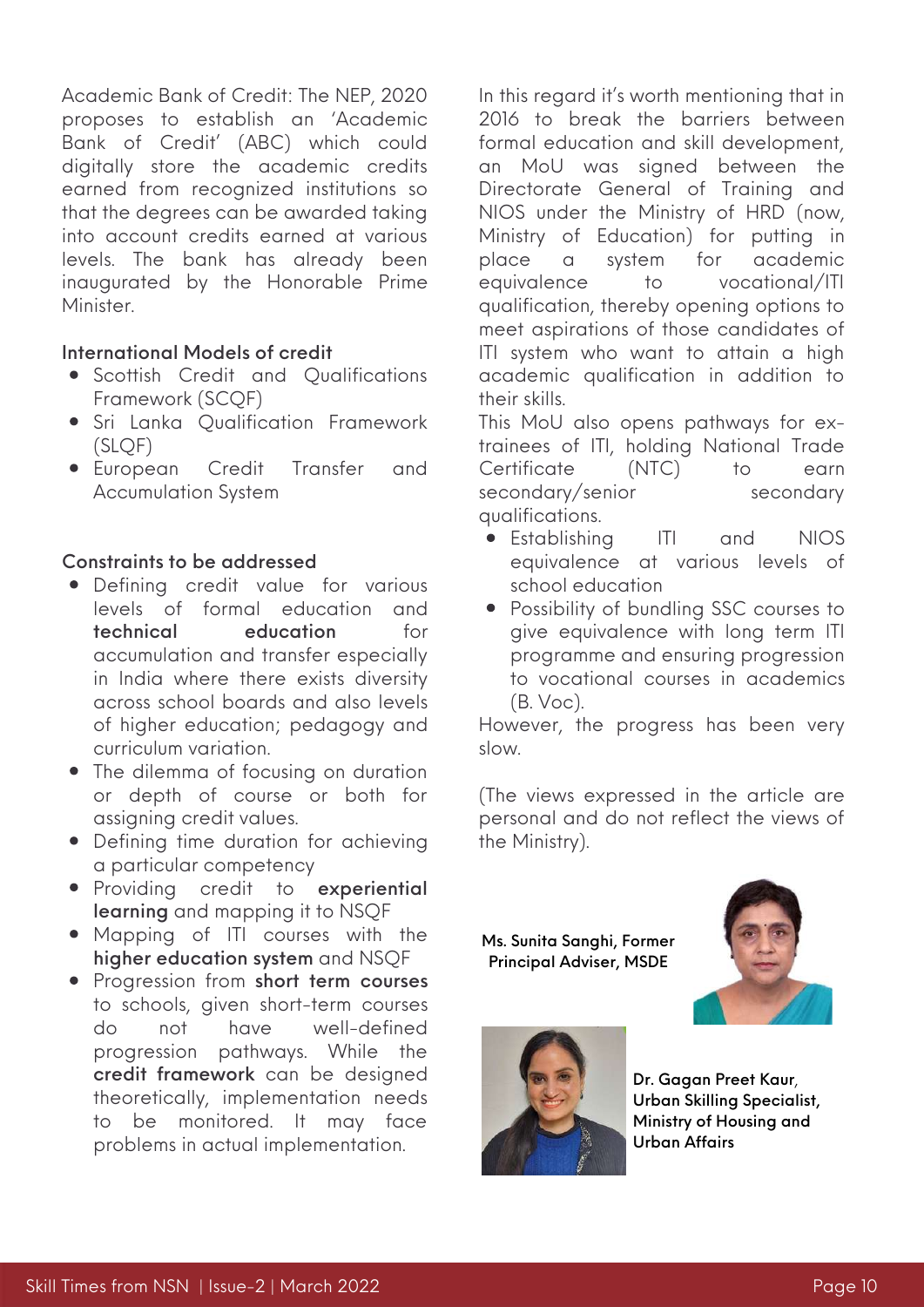### Other news

### Skill Development and Entrepreneurship Opportunities in Himachal Pradesh

#### *Pranathi Kolikapudi*

Himachal Pradesh significantly enhances skills in specific industries and provides job opportunities for skilled workers. Along with Tourism, Himachal Pradesh has various other industries such as Pharmaceuticals, Power, Agro and Food Processing and more which contribute significantly to the state's economy.

With numerous skill development initiatives, it aims to produce industryready workers and prepare youth for employment and entrepreneurship. [Read](https://www.nationalskillsnetwork.in/skill-development-and-vocational-training-opportunities-in-himachal-pradesh/) more



### Bridging welding skills gap in manufacturing through upskilling

*Sahitya Karra*



Welding is at the heart of every manufacturing and fabrication process. It is a precise, reliable, cost-effective, and high-tech method for joining materials that are extensively used across various manufacturing industries.

The advancements in welding hold even greater promise as techniques and methods are being improved for joining dissimilar and non-metallic materials. [Read](https://www.nationalskillsnetwork.in/bridging-welding-skills-gap-in-manufacturing-through-upskilling/) more

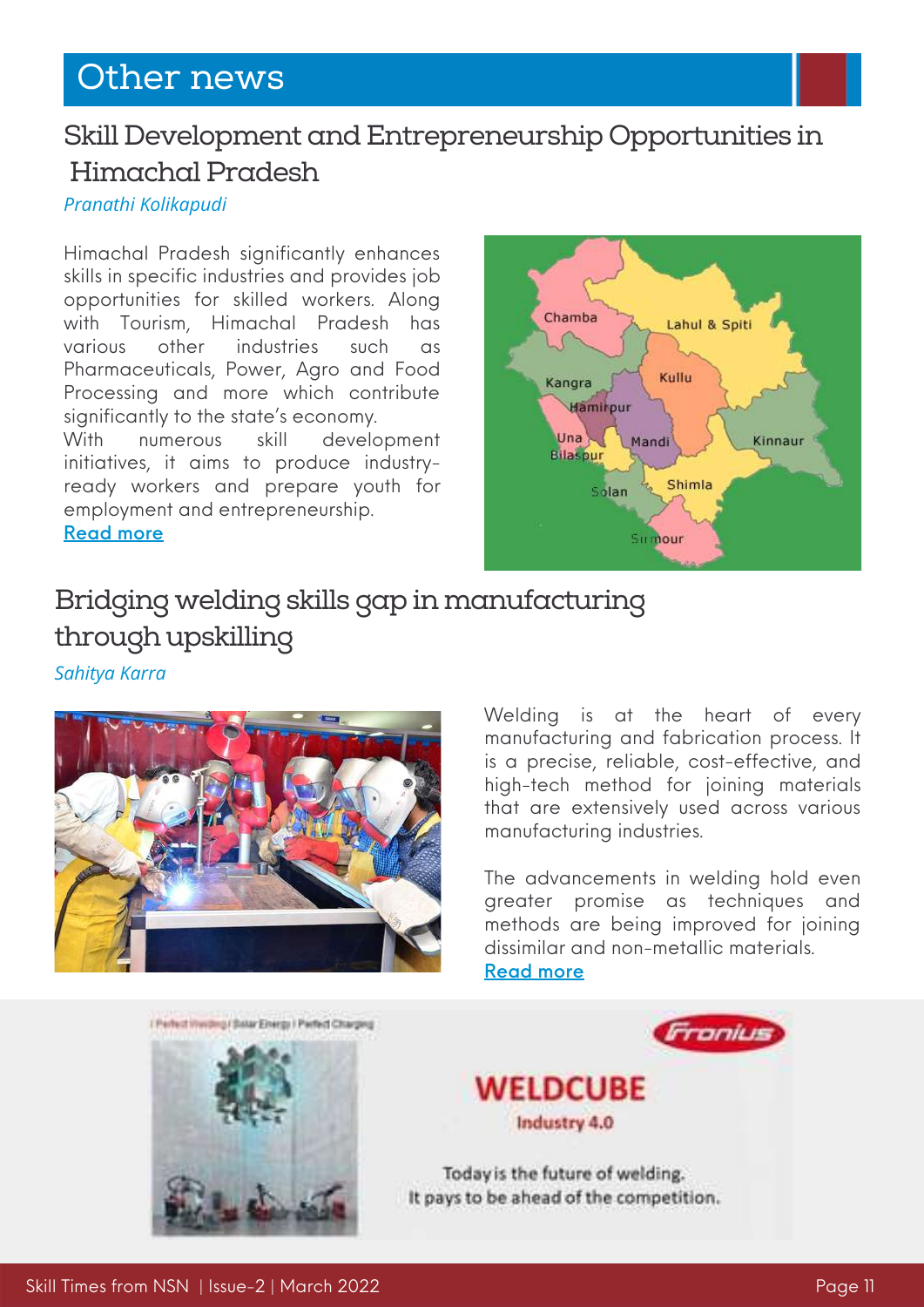### Top tech trends to watch out for in 2022 with an insight into the future of work

*Pratyusha Tripathy*



In 2021, we made it through the pandemic thanks to technology, which continues to reinvent and restructure how we work, live, and interact. But what awaits us in the year 2022 in terms of top tech trends and market demand?

Demand for IT talent has risen dramatically across all industries. Emerging technologies such as AI, ML), and the Internet of Things (IoT) across industries such as IT/ITeS, logistics, etc. are the primary causes for the growing demand. [Read](https://www.nationalskillsnetwork.in/top-tech-trends-to-watch-out-for-in-2022-with-an-insight-into-the-future-of-work/) more



### You can't grow your business alone. Put people first. *Guest Author*



# **Employee Performance**

The pandemic fundamentally has altered how professionals view their careers.

April 2021 saw a record 9.3 million job open[ings](https://edition.cnn.com/2021/06/08/economy/jobs-openings-april/index.html). Although [companies](https://edition.cnn.com/2021/06/08/economy/jobs-openings-april/index.html) wanted to hire, workers weren't exactly ready to return to work. Almost a year later, many companies are still struggling to find workers and are seeking out new ways to recruit talent. The way forward as we see it is for companies to get creative.

[Read](https://www.nationalskillsnetwork.in/you-cant-grow-your-business-alone-put-people-first/) more

Now issue [blockchain-based](https://www.nationalskillsnetwork.in/certif-id/) digital certificates in a few steps!

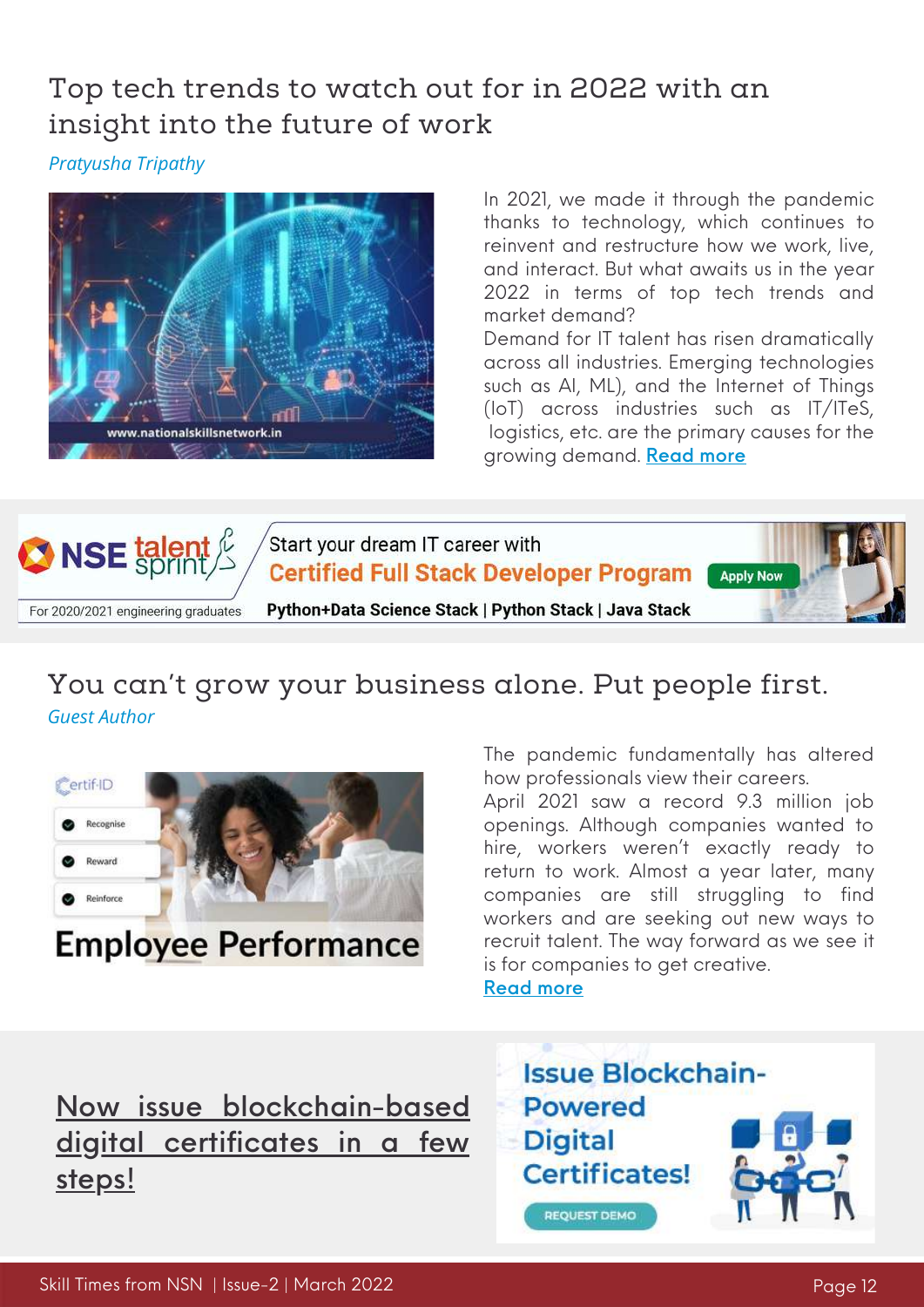### Setting rational quality parameters in skill development programmes

*Sahitya Karra*

"Quality should be seen as an enabler and not a roadblock", says Ms. Ajita Karve, Principal Lead – Design and Quality, Tata STRIVE.

In a race to chase the numbers and targets, quality often takes a back seat while implementing skill development programmes and initiatives. It is high time that training companies and organisations set rational quality parameters in skill development programmes. [Read](https://www.nationalskillsnetwork.in/setting-rational-quality-parameters-in-skill-development-programmes/) more



### Learn more about Tata STRIVE'S initi[a](https://www.nationalskillsnetwork.in/tata-strive/)tives in Skill [Development!](https://www.nationalskillsnetwork.in/tata-strive/)



## DESH-Stack e-portal: Will the cross-skilling portal position India as a global talent hub?

*Pratyusha Tripathy*



Only 48.7% of India's overall youth are employable, according to Wheebox's India Skills Report 2022. This means that nearly one in every two Indian youths unemployed. According to the study, roughly 75% of all organizations surveyed acknowledged a skill gap in the industry. Budget 2022 prioritized skilling and skill development measures to close the skills gap and make the youth more employable. One of them is the announcement of the establishment of a DESH-Stack e-portal. [Read](https://www.nationalskillsnetwork.in/desh-stack-e-portal-will-the-cross-skilling-portal-position-india-as-a-global-talent-hub/) more